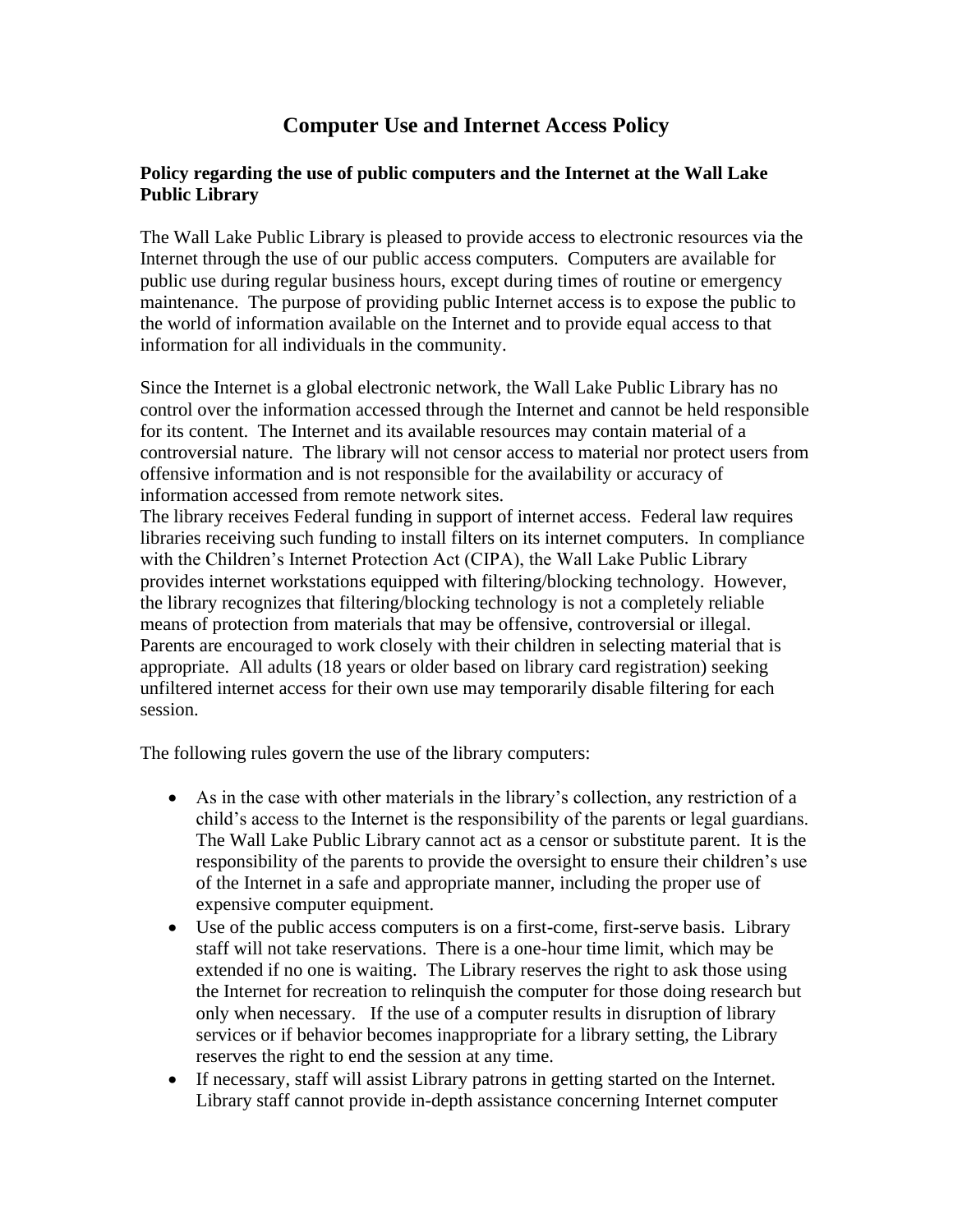jargon or personal computer use. Staff may, however, be able to offer searching suggestions and answer questions as time permits. Because of Library scheduling, Internet-trained staff may not always be available.

- The Library makes no guarantee, either expressed or implied, with respect to the quality or content of the information available on the Internet. Not all the information on the Internet is accurate, current or complete. Therefore, users are encouraged to evaluate the validity of the information accessed.
- The cost to print from the public access computers is \$0.10 per page for black and white prints and \$0.25 per page for color prints.
- The Library does not provide e-mail accounts through the Library's Internet service provider.
- Chat room participation is allowed. However, patrons must bear in mind that some participants in chat rooms may display inappropriate or deceiving materials. Therefore, chat rooms may be used at the patrons own risk.
- Individuals may not modify or gain access to files, passwords, or data belonging to others. Individuals may not seek unauthorized access to any computer system, or damage or alter software components of any network or database. In other words, hacking will not be tolerated. Individual software may not be installed or used to alter or attach equipment to the library's hardware or to attempt to bypass security features.
- Each user is responsible for complying with the copyright law and adhering to software licensing agreements, as well as all local, state, and federal laws including, but not limited to, those concerning fraud, privacy, or obscenity.
- Internet access computers will not be used for unauthorized, illegal or unethical purposes. No one may send, receive or display text or graphics that may reasonably construed as obscene. Library staff will have final authority in judging the nature of a site. If caught purposely browsing a pornography, hate, or violence-related site, individuals must immediately close the Internet and leave the workstation.
- Since the Internet access computers are located in public areas which must be shared by Library users of all ages, backgrounds, and sensibilities, the Library reserves the right to ask individuals to discontinue the display of information and images which violate any policy of the Wall Lake Public Library.
- A flash drive may be used to save information from a computer. The library is not responsible for any damage to flash drives when used in library computers. Although the library used anti-virus software on its computers, absolute protection is not guaranteed. Software downloaded from the Internet may contain viruses. The library encourages the Internet user to install and use anti-virus software on his/her own computer and equipment.
- The Wall Lake Public Library cannot guarantee confidentiality over the internet. Patrons entering personal information (credit card numbers, social security numbers, etc.) do so at their own risk.